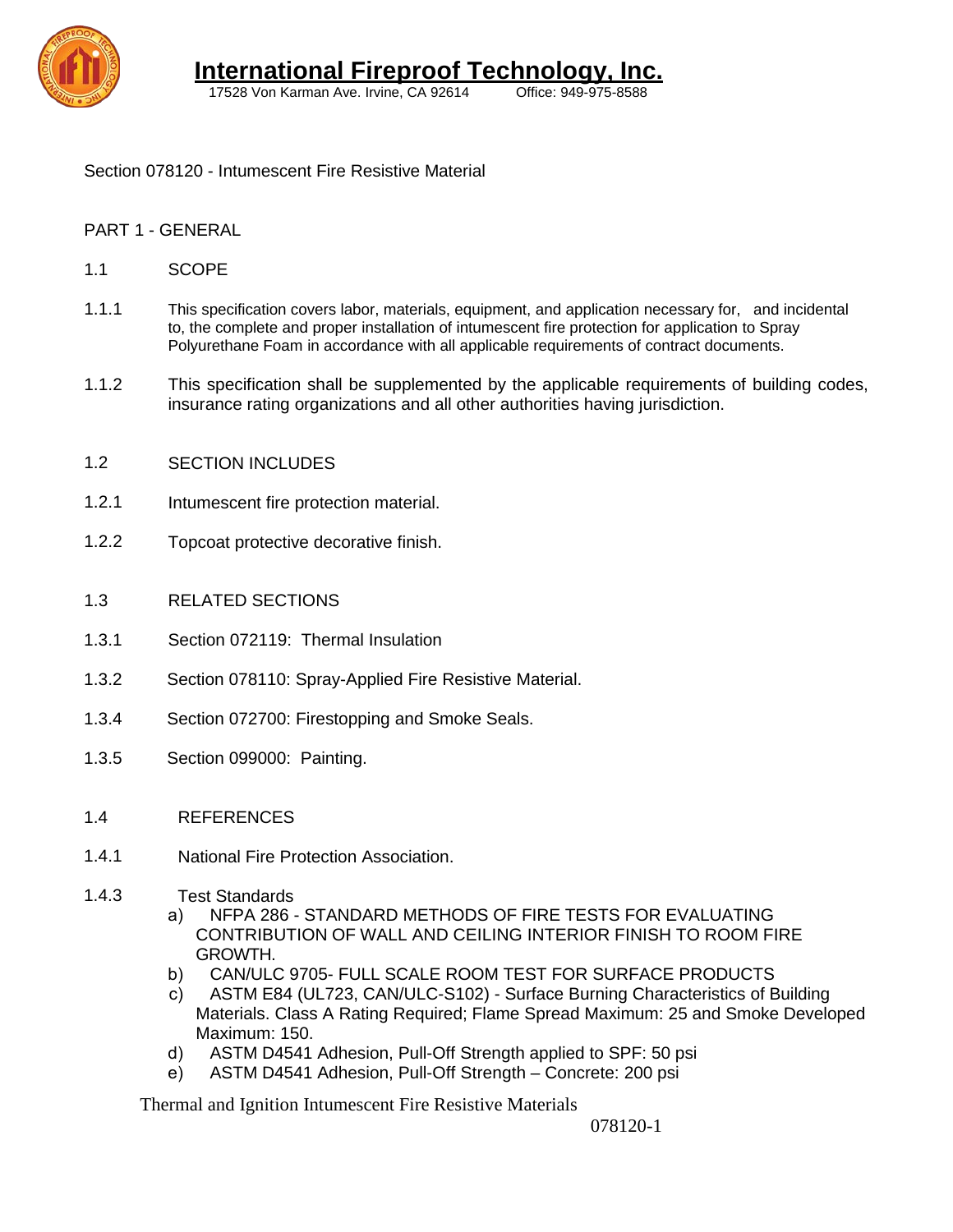

17528 Von Karman Ave. Irvine, CA 92614

- f) ASTM D3359 Tape Adhesion: 5B
- g) ASTM D 2697: Test Method for Volume Nonvolatile Matter in Clear or Pigmented Coatings – Maximum variation 0.50%
- h) CA/DHS/EHLB/R-174 (CAL1350): Standard Practice for the Testing of Volatile Organic Emissions from Various Sources Using Small-Scale Environmental Chambers
- 1.4.4 Material manufacturer's current surface preparation guide.
- 1.4.5 Material manufacturer's current published information including, but not limited to, application guide.
- 1.4.6 AWCI Technical Manual 12-B "Standard Practice for the Testing and Inspection of Field Applied Thin-Film Intumescent Fire-Resistive Materials; an Annotated Guide", Latest Edition.

### 1.5 SYSTEM DESCRIPTION

 1.5.1 The intumescent fire protection materials shall be applied at the required thickness to provide the tested fire resistive ratings.

### 1.6 SUBMITTALS

1.6.1 Manufacturer's Data: Submit manufacturer's specifications, including independent laboratory physical property test reports and certifications as may be required to show material compliance with contract documents.

### 1.7 QUALITY ASSURANCE

- 1.7.1 Manufacturer Company specializing in manufacturing fire protection products.
- 1.7.2 The intumescent fire resistive material shall be manufactured under the Follow-Up Service program of WH Intertek and bear the WH and/or WH/C label (mark), or equivalent third party quality assurance program.
- 1.7.3 Applicator A firm with expertise in the installation of fire resistive or similar materials having been trained by the manufacturer of the IFRM.
- 1.7.4 Product The product shall be approved by the architect and applicable authorities having jurisdiction. Acceptable products include -International Fireproof Technology DC315 -Approved topcoat that has been investigated so as not to negatively affect the fire resistive properties of the IFRM.
- 1.8 DELIVERY, STORAGE AND HANDLING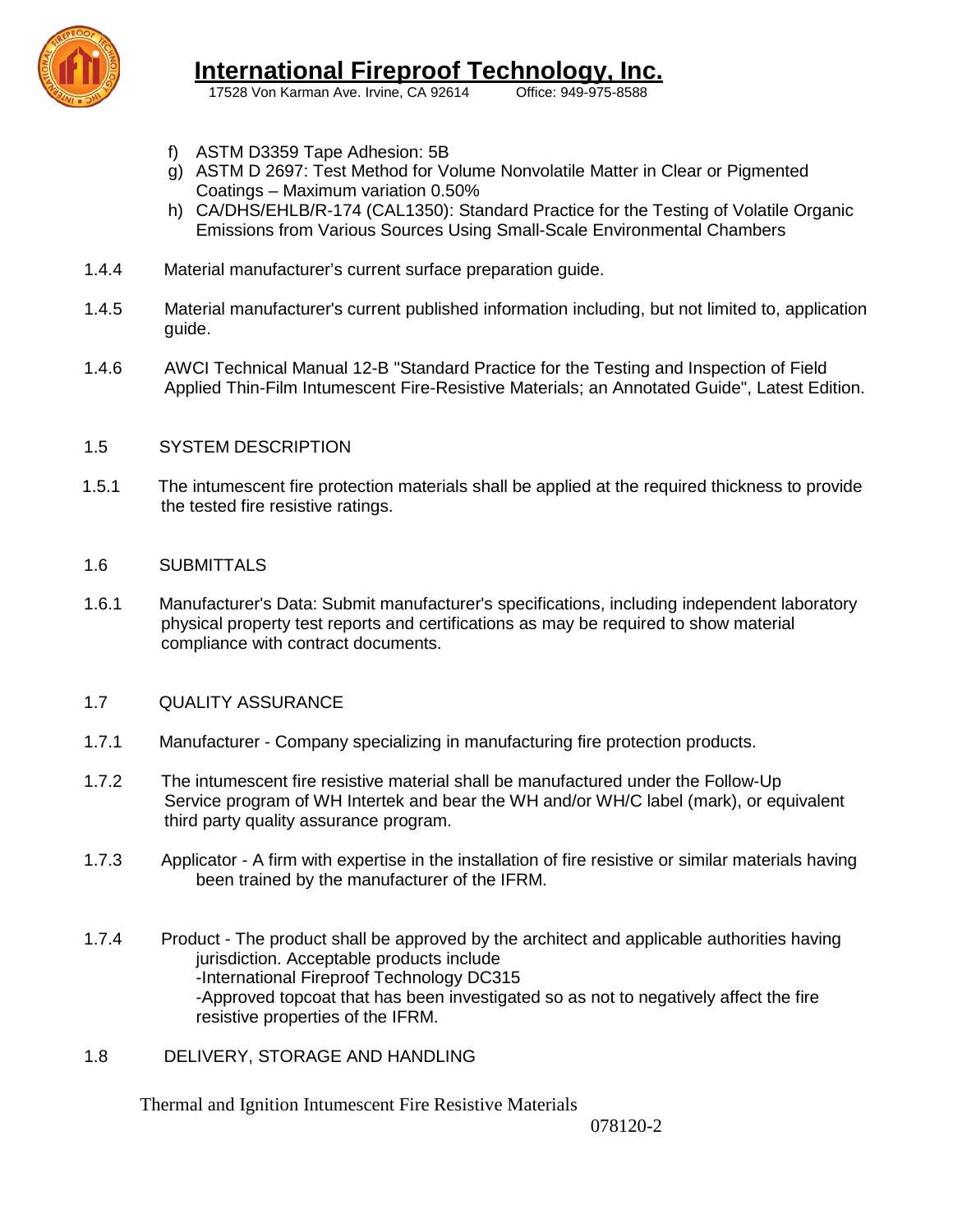

17528 Von Karman Ave. Irvine, CA 92614

1.8.1 Deliver materials to the project in manufacturer's unopened packages, fully identified as to trade name, type and other identifying data. Packaged materials shall bear the appropriate labels, seals and WHI and/or UL label (mark) for fire resistive ratings and shall be stored at temperatures in compliance with manufacturer instructions in a dry interior location away from direct sunlight. DO NOT FREEZE.

### 1.9 PROJECT/SITE CONDITIONS

- 1.9.1 A minimum substrate and ambient temperature of 50°F (10°C) shall be maintained prior to, during, and a minimum of 72 hours after application. If necessary for job schedule, the General Contractor shall provide enclosures and heat to maintain proper temperatures and humidity levels in the application areas.
- 1.9.2 In enclosed areas, ventilation shall not be less than 4 complete air exchanges per hour until the material is dry.
- 1.9.3 Relative humidity shall not exceed 85% throughout the total period of application and drying for the intumescent fire resistive material, and must not exceed 85% throughout the application and drying for the protective decorative topcoat.
- 1.10 SEQUENCING AND SCHEDULING
- 1.10.1 Applicator shall cooperate in the coordination and scheduling of fire protection work to avoid delays in job progress.
- 1.10.2 The installation of piping, ducts, conduit or other suspended equipment shall not commence until the application of the thin-film fire resistive material is complete in that area.

PART 2 - PRODUCTS

- 2.1 COMPATIBLE BONDING PRIMER
- 2.1.1 Primer, if required, shall be approved by manufacturer and applied in full accordance with the manufacturer's written instructions. Application rate shall be NOT LESS than 3 mils WFT and NOT MORE than 5 mils WFT. Acceptable product- Sherwin Williams DTM Bonding Primer or comparable as recommended by manufacturer.
- 2.1.2 Primer shall be required as per Certified test report for specific SPF system being installed, OR
- 2.1.3 When the intended end use of building requires a large variation in temperature and IFRM will be exposed to freeze/thaw cycling a primer shall be applied.

### 2.2 INTUMESCENT FIRE PROTECTION SYSTEM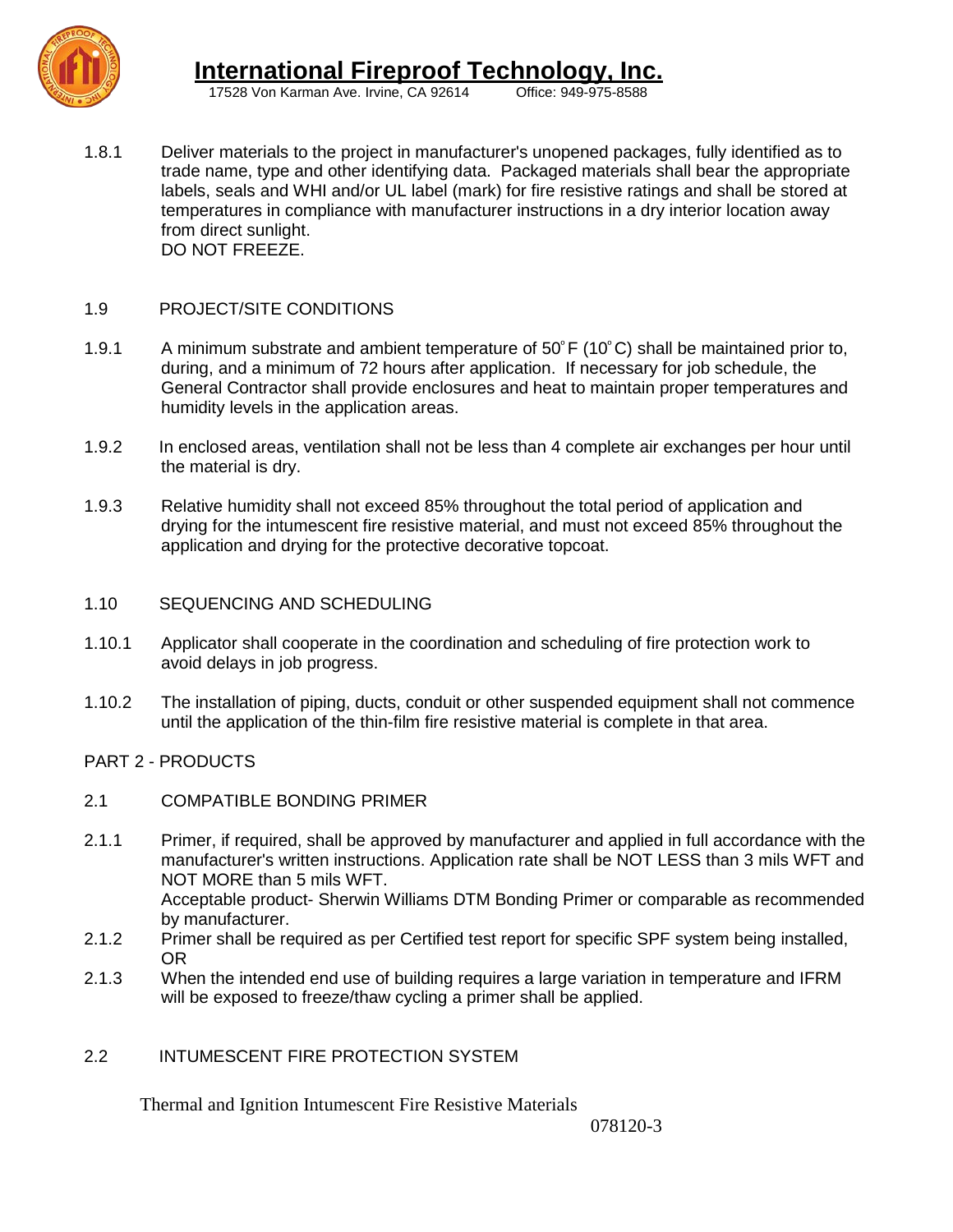

17528 Von Karman Ave. Irvine, CA 92614

- 2.2.1 The intumescent fire resistive material shall be Paint to Protect DC315 as supplied by International Fireproof Technology Inc.
- 2.2.2 Intumescent fire resistive material shall be applied in accordance with drawings and/or specifications, and shall have been tested in accordance with the procedures of NFPA 286, UL1715, FM4880, CAN/ULC/ or ISO 9705 and ASTM E84 (ULC S102), and reported by a recognized and accredited laboratory by IAS or SCC.
- 2.2.3. Thin-Film Fire-Resistive Intumescent Coating: Single Component Factory-mixed formulation. A. Water-Based Formulation: Approved by manufacturer and authorities having jurisdiction for indicated use.
	- B. Verify with manufacturer that products selected are suitable for use indicated.
	- C. Fire Tested Designs Only based on UL 1715, NFPA 286, CAN/ULC 9705 or FM4880.
	- D. Minimum Shore D Hardness of 40 before the topcoat and finish coat is applied.
	- E. A representative mock-up sprayed Architectural finish sample must be submitted, reviewed, and accepted by the architect in advance.
	- F. Product and manufacturing facilities shall conform to a recognized third party quality assurance and follow up inspection program.

### 2.3 DECORATIVE and/or PROTECTIVE TOPCOATING

- 2.3.1 For interior conditioned spaces topcoat materials shall be as required for color-coding, aesthetics or additional surface protection, and approved by the thin-film fire resistive material manufacturer. Application rate shall be NOT LESS THAN 3 mils WFT and NOT MORE THAN 8 mils WFT
- 2.3.1.1 Acceptable product Sherwin Williams Promar 200, Promar 400,
- 2.3.2 For interior unconditioned spaces or areas subject to high humidity a protective topcoat must be applied over the DC315 as per manufacturer's recommendations.
- 2.3.2.1 Acceptable Product- Sherwin Williams Steel Master 9500

Sherwin Williams DTM Pro Industrial Acrylic

Sherwin Williams Vapor Barrier Primer Finish

- 2.3.3 For exterior applications with DC315, a two component polyurethane top coat must be applied over the DC315 as per manufacturer's recommendations. Contact manufacturer for current recommendation.
- PART 3 EXECUTION
- 3.1 PREPARATION
- 3.1.1 All surfaces to receive thin-film fire resistive material shall be clean, dry and free of oil, grease, loose mill scale, dirt, dust or other materials which would impair bond of the thin-film fire resistive material to the surface. Any cleaning of the surfaces to receive fire resistive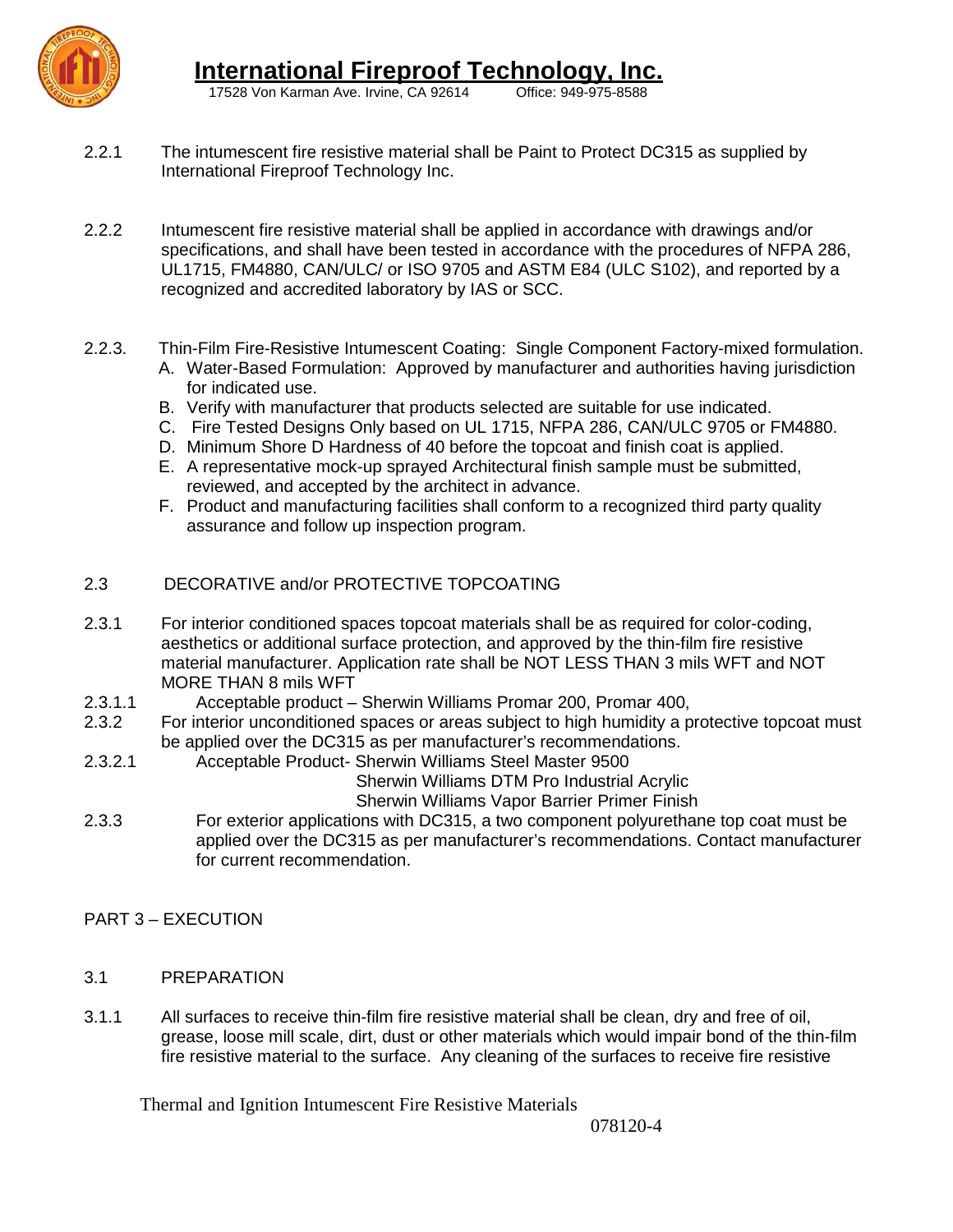

 **International Fireproof Technology, Inc.**

17528 Von Karman Ave. Irvine, CA 92614

material shall be the responsibility of the General Contractor or SPF Contractor, as outlined in the Thermal Insulation section.

- 3.1.2 Confirm compatibility of surfaces to receive thin-film fire resistive material. Refer to test report for the applicable brand and type of SPF to verify if a primer is required. Required surfaces shall be primed with a compatible primer approved by the thin-film fire resistive material manufacturer.
- 3.1.3 Provide masking, drop cloths or other suitable coverings to prevent overspray onto surfaces not intended to be coated with intumescent coating.

### 3.2 APPLICATION

- 3.2.1 The thin-film fire resistive material shall be applied at the required dry film thickness per the appropriate SPF test report and manufacturers written application instructions.
- 3.2.2 The thin-film fire resistive material shall be spray applied using airless spray equipment that meets the minimum requirements set forth in manufacturer's installation documents.

### 3.3 MOCK UP

3.3.1 Before proceeding with the work, the applicator shall apply the thin-film fire resistive material to a section witnessed by the architect's or owner's representative. The application shall be subject to their approval and shall be used as a guide for texture and thickness of the finished work.

### 3.4 CLEAN UP AND REPAIR

- 3.4.1 Upon completion of installation, all excess material, overspray and debris shall be cleared and removed from the job site.
- 3.4.2 All patching of and repair to thin-film fire resistive material, due to damage by other trades, shall be performed under this section and paid for by the trade responsible for the damage. Patching shall be performed by an applicator with expertise in the installation of fire resistive or similar materials.

### 3.5 INSPECTION AND TESTING

3.5.1 Applicator shall perform continuous Wet Film Thickness checks, minimum 1 per 100 square feet. Medallions shall be installed at minimum of 1 per 400 square feet and shall be maintained with contract documents for verification of Dry Film Thickness. Applicator shall complete a daily work report that includes ambient conditions, application thickness and results of adhesion testing. Upon completion a job site label shall be affixed in an area such as the electrical panel and shall include applicator name and contact information, company